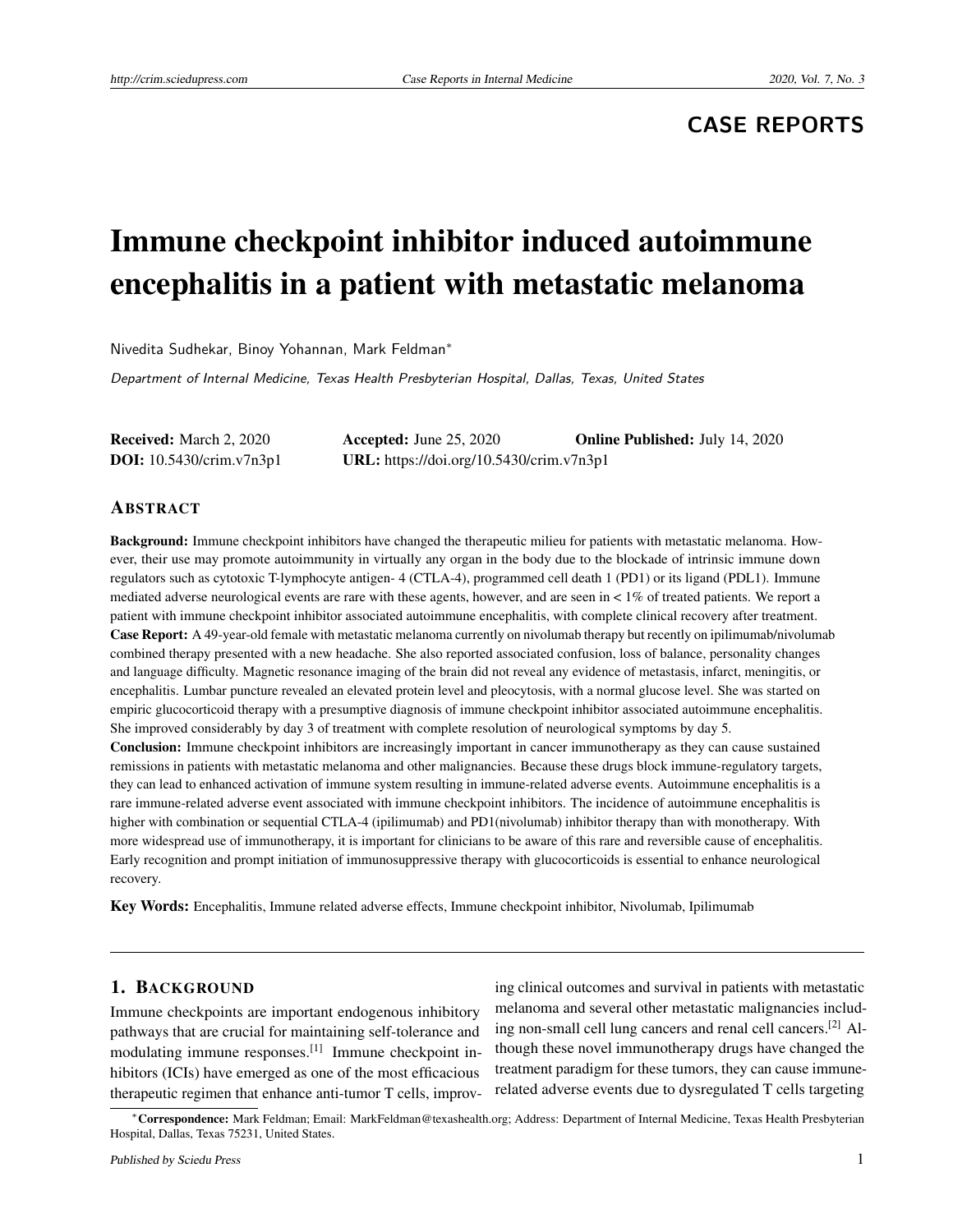multiple organs such as the liver, skin, endocrine system, gut and even the nervous system.<sup>[\[3\]](#page-3-2)</sup> Immune-related neurological adverse events with ICIs are rare  $(< 1\%)$ .<sup>[\[4\]](#page-3-3)</sup> Here, we present a case of autoimmune encephalitis following treatment with ipilimumab and nivolumab.

### 2. CASE REPORT

A 49-year old Caucasian female with metastatic melanoma, currently on nivolumab monotherapy, presented with a new headache, confusion, incomprehensible speech with word finding difficulty and loss of balance. Her family also noticed socially inappropriate behaviors such as urinating on the carpet. She and her family denied fever, chills, vomiting, neck stiffness, photophobia, head trauma or seizures. Five months earlier, she had been diagnosed with unresectable metastatic melanoma presenting as cervical and thoracic lymph node metastasis with unknown primary. The tumor was not associated with BRAF, KIT, NRAS mutations. Treatment initiated with nivolumab (PD1 inhibitor) and ipilimumab (CTLA-4 inhibitor) for three cycles. Subsequently, she developed immune related grade 3 hepatotoxicity (AST 593, ALT 398, Alkaline phosphatase 926 and total bilirubin of 5.9), that was treated successfully with glucocorticoids after discontinuation of both of the ICIs. One month prior to admission, she was restarted on nivolumab monotherapy. Other medical problems included anxiety, depression, migraine, hypothyroidism (acquired) prior to melanoma diagnosis, and gastroesophageal reflux disease. She had no family history of cancer. She is a former smoker and used alcohol and marijuana occasionally for her migraine. In addition to her treatment with nivolumab 240 mg every 2 weeks, she was also on buspirone 30 mg daily, duloxetine 30 mg daily, quetiapine 50 mg at bedtime, propranolol 20 mg twice daily, gabapentin 600 mg three times daily, omeprazole 20 mg daily, np thyroid 60 mg tab daily and omeprazole 20 mg daily. No recent changes in these medications. Her other concurrent medical conditions were stable.

Vital signs were within normal limits. Her general physical examination was unremarkable. She was co-operative and alert but oriented to self only. Ophthalmological examination revealed 3 mm reactive pupils with full conjugate extraocular movements and no nystagmus or ptosis. Fundoscopic examination revealed normal disk margins and retinal vascularity. She had difficulty with comprehension, recollection, following commands, and performing serial seven subtractions. She could not spell "world" backwards. She replied with only one or two words to any question asked. She had intermittent misuse of words and significant word finding difficulty. Her short-term memory was significantly impaired. Cranial nerves 2 through 12 were intact. Motor examination showed 5/5 muscle power in both upper and lower extremities in the proximal and distal groups of muscles. Her reflexes were symmetric and normal. Her sensory system examination was normal. Cerebellar examination revealed ataxia and dysmetria. She did not have any meningeal signs.

Her complete blood count, coagulation profile and comprehensive metabolic panel were normal. Urine drug screen (toxicology) was positive only for cannabinoids. Serum vitamin B12 level was 779 (213 - 816 pg/ml). Her TSH, free T4 and free T3 levels were all decreased with consideration mainly for acquired transient central hypothyroidism secondary to non-thyroidal illness but difficult to differentiate from central hypothyroidism secondary to treatment with ICIs. Levels were <0.1(0.5-5 uIU/ml), 0.64 (0.70 - 1.48 ng/dl) and 1.69 (1.71 - 3.71 pg/ml), respectively. Computerized tomography (CT) of the head and magnetic resonance imaging (MRI) of the brain with and without contrast were normal. In consultation with neurology, EEG was deferred. Her lumbar puncture revealed a normal opening pressure, clear fluid and cerebrospinal fluid (CSF) analysis as described in Table 1. An autoimmune encephalitis panel was negative as described in Table 2.

She was started on empiric intravenous methylprednisolone (1 gm per day) with a presumptive diagnosis of ICI-induced autoimmune encephalitis. Antimicrobials and anti-epileptics were deferred. Nivolumab was discontinued. On day 2 of glucocorticoid therapy, her cognition and speech gradually improved and she was making meaningful sentences. By day 4, she was alert, oriented and back to her baseline mental status and function. Her memory and cognitive deficits completely resolved. She received 5 daily doses of intravenous methylprednisolone and was discharged home with no residual neurological deficits on prednisone 80 mg per day with plans for prolonged steroid taper.

Table 1. Cerebrospinal fluid (CSF) analysis: CSF VDRL, HSV PCR, cryptococcal antigen, cytology and cultures were negative.

| Test (reference range)                        | Value in this patient |  |
|-----------------------------------------------|-----------------------|--|
| Protein $(15-40 \text{ mg/dl})$               | $155 \text{ mg/dl}$   |  |
| $IgG (0.48-5.86 mg/dl)$                       | $9.88 \text{ mg/dl}$  |  |
| IgG index ratio $(0.28-0.66)$                 | 0.46                  |  |
| Glucose $(40-70 \text{ mg/dl})$               | $49 \text{ mg/dl}$    |  |
| WBC count $(0-5/\text{mm}^3)$                 | 77/mm <sup>3</sup>    |  |
|                                               | (43% Lymphocytes,     |  |
|                                               | 56% Neutrophils)      |  |
| Oligoclonal bands (negative)                  | negative              |  |
| Myelin basic protein $(0-5.50 \text{ ng/ml})$ | $4.43$ ng/ml          |  |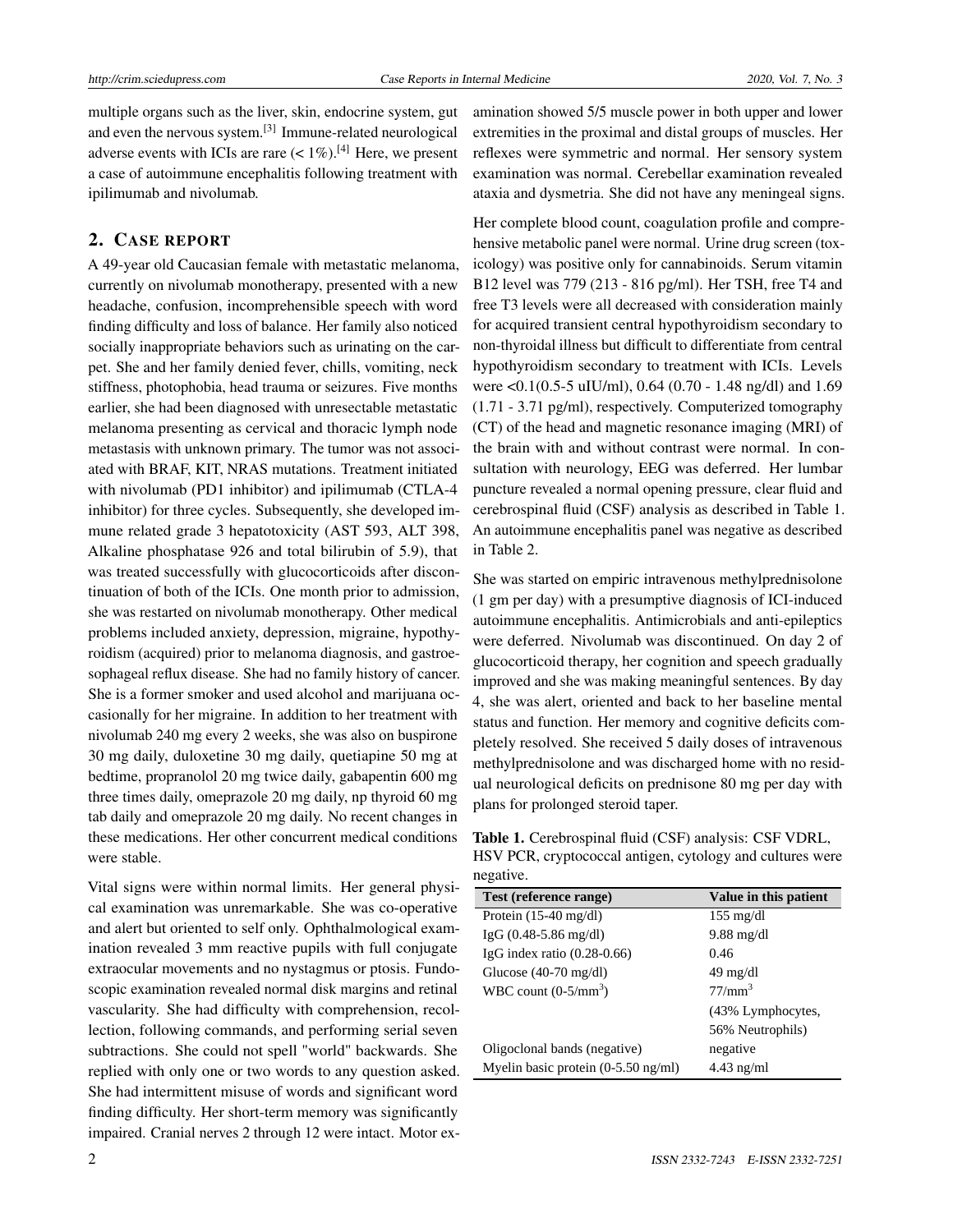Table 2. Autoimmune encephalitis panel on cerebrospinal fluid (CSF): contactin-associated protein-like 2, anti Ma-2, anti-Hu, R1 receptor Ab were not tested.

| <b>Test</b>         | <b>Result</b>      | <b>Reference value</b> |
|---------------------|--------------------|------------------------|
| NMDA-R Ab CBA       | Negative           | Negative               |
| VGKC-complex Ab IPA | $0 \text{ nmol/L}$ | $0-0.02$ nmol/L.       |
| LGI1-IgG CBA        | Negative           | Negative               |
| CASPR2-IgG CBA      | Negative           | Negative               |
| GAD65 Ab Assay      | $0.01$ nmol/L.     | $\leq$ 0.02 nmol/L     |
| GABA-B-R Ab CBA     | Negative           | Negative               |
| AMPA-R Ab CBA       | Negative           | Negative               |
| ANNA-1,2,3          | < 1:2              | Titre $< 1:2$          |
| $PCA -1,2,3$        | < 1:2              | Titre $< 1:2$          |
| Amphiphysin Ab      | < 1:2              | Titre $< 1:2$          |
| $CRMP-5-IgG$        | < 1:2              | Titre $< 1:2$          |

*Note.* CBA- cell based assay, Ab- antibody, R- receptor, IPA- immunoprecipitation assay.

# 3. DISCUSSION

Although ICIs have improved the treatment of metastatic melanoma and other cancers, they may give rise to a unique set of immune related adverse effects (irAE) due to uninhibited function of T cells targeting various organs. Immune related neurotoxicity is rare, affecting <1% of ICI treated patients, and can involve both the central and peripheral ner-vous system.<sup>[\[5,](#page-3-4)[6\]](#page-3-5)</sup> Immune related neurotoxicity is observed more frequently in patients treated with a combination of ipilimumab and nivolumab with a reported incidence of  $14\%$ .<sup>[\[6\]](#page-3-5)</sup> An Analysis of 59 trials totaling 9,208 patients reported the overall incidence of neurologic irAEs to be 3.8% for CTLA-4 inhibitors, 6.1% for single agent PD1 inhibitors and 12% for combination of both.<sup>[\[7\]](#page-3-6)</sup> The most common immune mediated neurological adverse events are aseptic meningitis, paresthesia/ peripheral neuropathy, parkinsonism, steroidresponsive confusion, myasthenia gravis and Guillian-Barre syndrome.<sup>[\[8,](#page-3-7)[9\]](#page-3-8)</sup> Autoimmune encephalitis is quite rare, is seen more commonly with a combination of ipilimumab and nivolumab, and is mediated by cytotoxic T cells targeting neuronal antigens.[\[6,](#page-3-5) [8\]](#page-3-7) The immune mediated neurotoxicity is commonly seen with in the first 4 months after initiation of therapy but can be seen at any stage in the treatment course.<sup>[\[6\]](#page-3-5)</sup> Our patient was started on nivolumab (PD1 inhibitor) and ipilimumab (CTLA-4 inhibitor) combination therapy for three cycles at diagnosis. Due to her development of grade 3 hepatotoxicity, she was off treatment for one month and was subsequently started on nivolumab monotherapy. She presented to our hospital with encephalitis after one month of nivolumab. Therefore, her disease could possibly be attributed to the prior ipilimumab and nivolumab combination therapy even though she was on nivolumab monotherapy at the time of her presentation. Patients with the less common autoimmune encephalitis may present with nonspecific signs

and symptoms characterized by headache, fever, confusion, lethargy, disorientation, memory impairment, drowsiness, hallucinations, seizures and poor concentration. $[10, 11]$  $[10, 11]$  $[10, 11]$ 

The exact mechanism of immune related neurotoxicity is not clear. T-cells, autoantibodies and / or cytokines may play a role. Inflammation around endoneural blood vessels and perineural edema also may contribute.<sup>[\[12\]](#page-3-11)</sup> PD-1(the target of nivolumab) is also expressed on B cells and PD-1 blockade has been shown to enhance B cell activation and proliferation, thereby predisposing to autoantibody-mediated disease.<sup>[\[13\]](#page-3-12)</sup> Immune-mediated encephalitis is usually a diagnosis of exclusion and can occur at any time during therapy. In patients with new-onset neurologic signs or symptoms, alternate diagnoses such as metastatic disease, CNS infection, paraneoplastic encephalitis and toxic/metabolic syndromes should be considered and carefully excluded. A lumbar puncture and CSF analysis is probably the most helpful tool to support the diagnosis. An elevated CSF protein level with either neutrophilic or lymphocytic pleocytosis supports an immune me-diated inflammatory disease process.<sup>[\[7,](#page-3-6)[8\]](#page-3-7)</sup> In most cases, no specific onco-neuronal autoantibodies are isolated, but rarely paraneoplastic antibodies to contactin-associated protein-like 2, Ma-2, Hu and the NMDA receptor have been implicated. In our patient, the NMDA receptor antibody test was negative, but antibodies to contactin-associated protein-like 2, Ma-2, Hu were not included in the general autoimmune encephalitis panel that was performed. NMDA receptors are expressed on the surface of melanocytes and auto-antibodies against these NMDA receptors in melanoma may cross-react with NMDA receptors in the brain causing encephalitis in some patients.<sup>[\[10\]](#page-3-9)</sup>

The diagnosis of encephalitis was made based on the personality and behavioral changes associated with altered mental status along with her CSF pleocytosis and high csf protein level.[\[14\]](#page-3-13) Although it is difficult to prove causality, several clinical features suggest that this syndrome was triggered by ICIs. The timing of the onset of neurologic symptoms after ICI therapy suggests immune-related adverse events rather than classic paraneoplastic neurologic disorders (PNDs). Also, paraneoplastic encephalitis has a subacute or chronic progressive course often preceding the diagnosis of malignancy by several months. The fact that our patient had an irAE involving the liver previously while on ICI may have increased the possibility of autoimmune encephalitis. Our patient had a normal MRI brain; hence the likelihood of paraneoplastic limbic encephalitis is low. Also, she had significant clinical improvement with glucocorticoid therapy and cessation of nivolumab. These observations favor the diagnosis of immune related neurotoxicity. Rechallenge with ICIs after neurologic recovery are considered too risky.[\[15\]](#page-3-14)